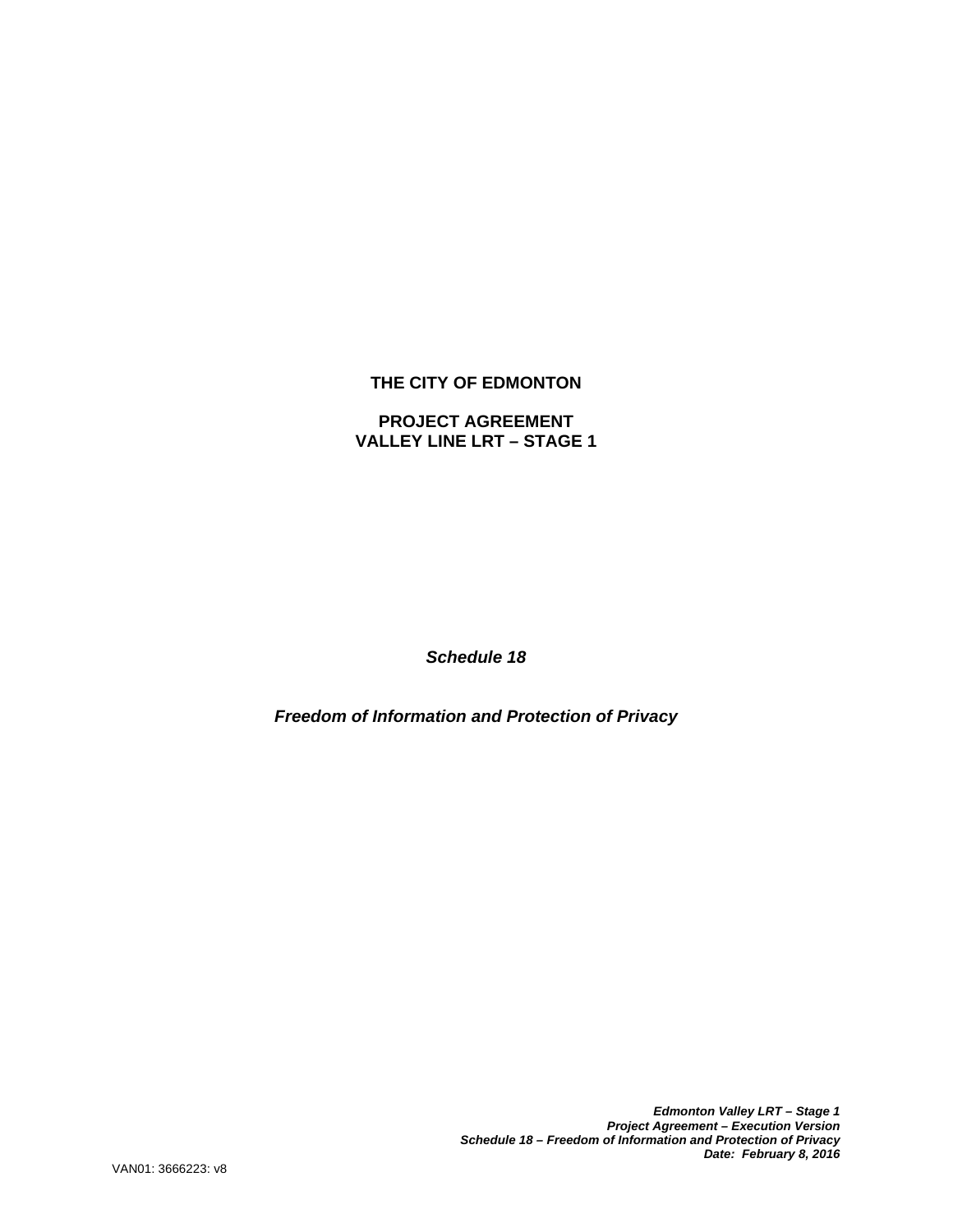# **SCHEDULE 18**

# **FREEDOM OF INFORMATION AND PROTECTION OF PRIVACY**

# **TABLE OF CONTENTS**

| $\mathbf{1}$ . |  |
|----------------|--|
| 2.             |  |
| 3.             |  |
| $\mathbf{4}$ . |  |
| 5 <sub>1</sub> |  |
| 6.             |  |
| 7 <sub>1</sub> |  |
| 8.             |  |
| 9.             |  |
| 10.            |  |
| 11.            |  |
| 12.            |  |
| 13.            |  |
| 14.            |  |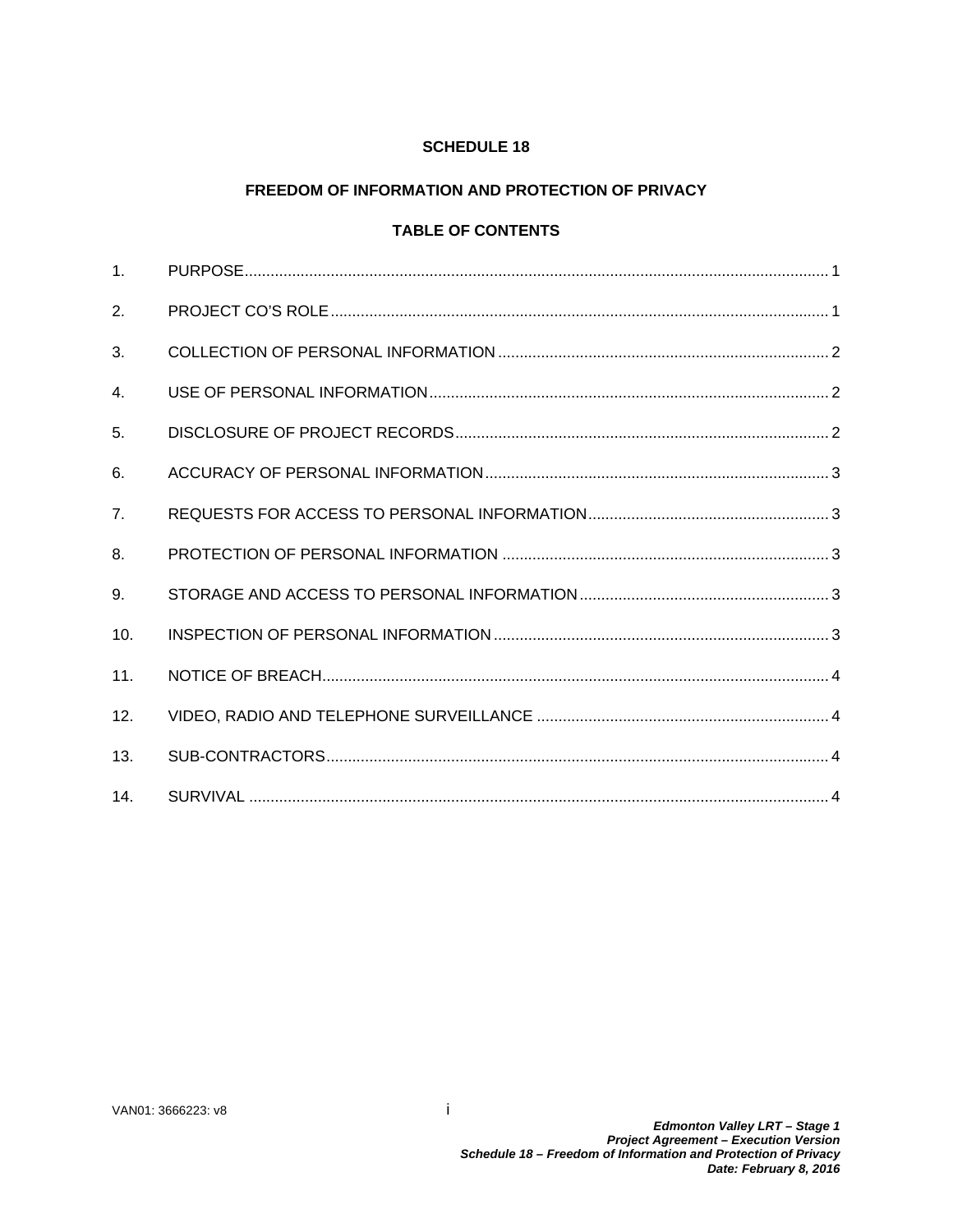## **SCHEDULE 18**

#### **FREEDOM OF INFORMATION AND PROTECTION OF PRIVACY**

### **1. PURPOSE**

- (a) The purpose of this Schedule 18 [*Freedom of Information and Protection of Privacy*] is to identify Project Co's obligations in relation to managing Project Records for the purposes of the *Freedom of Information and Protection of Privacy Act* RSA 2000 c F-25 ("**FOIP Act**").
- (b) For the purposes of this Schedule 18 [*Freedom of Information and Protection of Privacy*], personal information has the same meaning as it does in the FOIP Act.
- (c) Project Co will comply with the requirements of this Schedule 18 [*Freedom of Information and Protection of Privacy*] in relation to the collection, use, disclosure, storage or destruction of Project Records in its custody or control unless it receives the City's express written direction to manage those records in a different manner.

### **2. PROJECT CO'S ROLE**

- (a) As Project Co has contracted to provide services under contract with the City, Project Co is deemed by the FOIP Act to be the City's employee and any Project Records held by Project Co or its subsidiaries are deemed to be within the City's custody and control and subject to the FOIP Act.
- (b) Project Co agrees to manage Project Records in accordance with the requirements of the FOIP Act, and without limitation, Project Co will:
	- (i) ensure the security of any record containing personal information within its custody or control;
	- (ii) retain and be able to produce Project Records unless they are destroyed in accordance with a records retention and destruction schedule consented to by the City;
	- (iii) meet the FOIP Act's requirements for the collection, use, or disclosure of any record containing personal information;
	- (iv) prohibit the disclosure of third party business information if it meets the requirements for non-disclosure under the FOIP Act; and
	- (v) cooperate with the City's FOIP head (the City Manager) to ensure that the City is able to perform its duties and functions under the FOIP Act, regardless of the physical location of Project Records.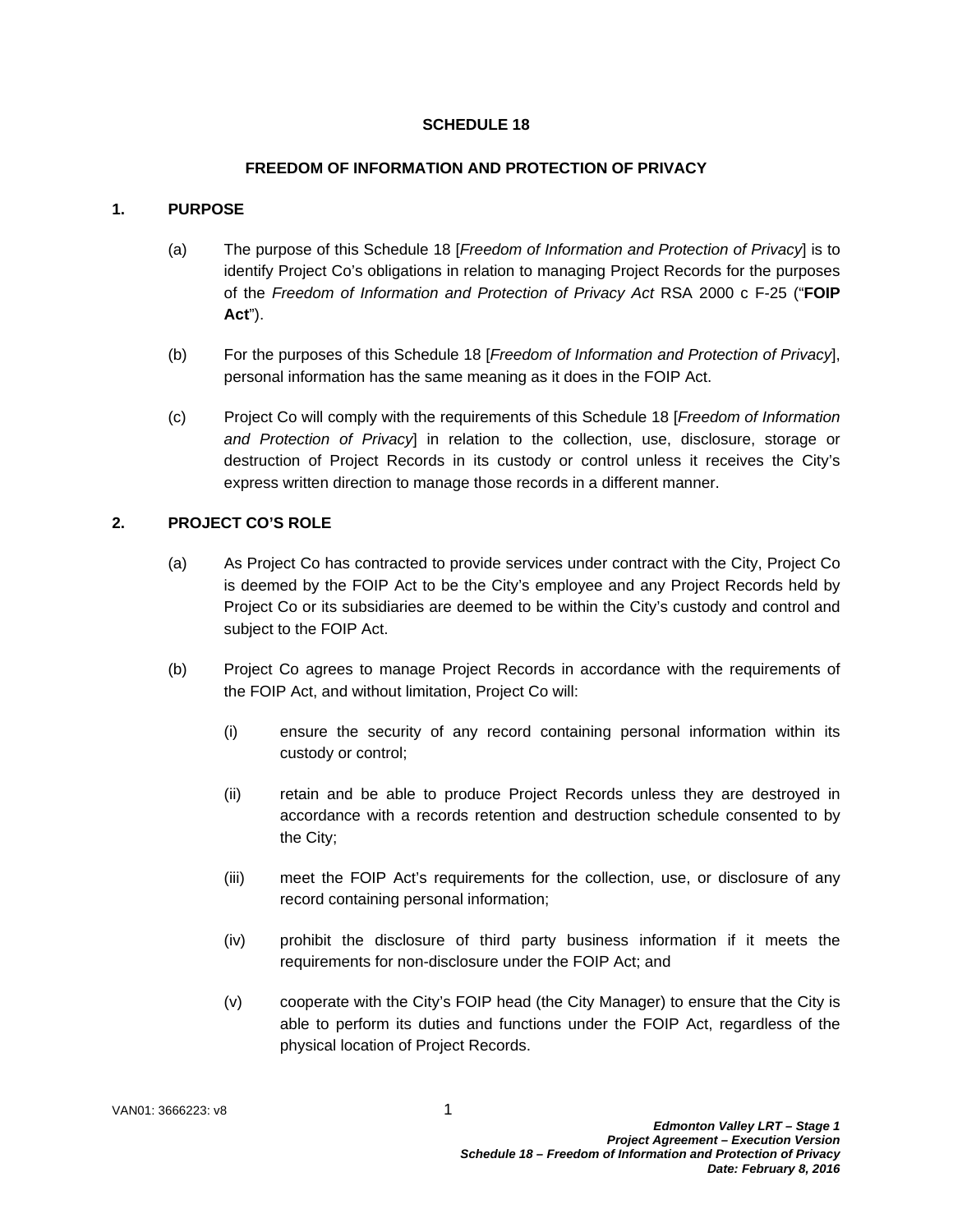- (c) If the City receives a request for Project Records that are within Project Co's custody or control, Project Co will provide them to the City within 7 days of receipt of a written request from the City, in order to provide for sufficient time for the City to meet its statutory obligations and timelines for redacting and disclosing records or engaging third parties as required by the FOIP Act;
- (d) Project Co may not disclose Project Records that are within Project Co's custody or control to third parties without the City's express written consent except as provided in this Schedule or as otherwise required to comply with a subpoena, warrant or order made by a court, person or body having jurisdiction in Alberta to compel production of information or with an Alberta rule of court that relates to production of information;
- (e) Project Co will not destroy Project Records, except in accordance with mutually agreed upon retention and destruction schedules, or with the City's express written consent.

## **3. COLLECTION OF PERSONAL INFORMATION**

- (a) Project Co may only collect personal information that is strictly necessary for the performance of Project Co's obligations, or the exercise of Project Co's rights under this Agreement.
- (b) Project Co may only collect personal information directly from the individual about whom the information pertains, unless it obtains the express written consent to indirect collection from the individual about whom the information pertains, in the form of consent prescribed by the FOIP Act and regulations.
- (c) Project Co must inform an individual from whom Project Co collects personal information:
	- (i) the purpose for the collection;
	- (ii) the legal authority authorizing the collection; and
	- (iii) the title, business address and business telephone number of the person designated by the City to answer questions concerning the collection.

## **4. USE OF PERSONAL INFORMATION**

Project Co may only use or access personal information collected or created for the Project for the stated purpose, or reasonably related purpose, for which the information was collected or created.

## **5. DISCLOSURE OF PROJECT RECORDS**

(a) Subject to Section 2(c) [*Project Co's Role*] of this Schedule, Project Co may only disclose Project Records within its custody or control to the Senior Lenders and to its employees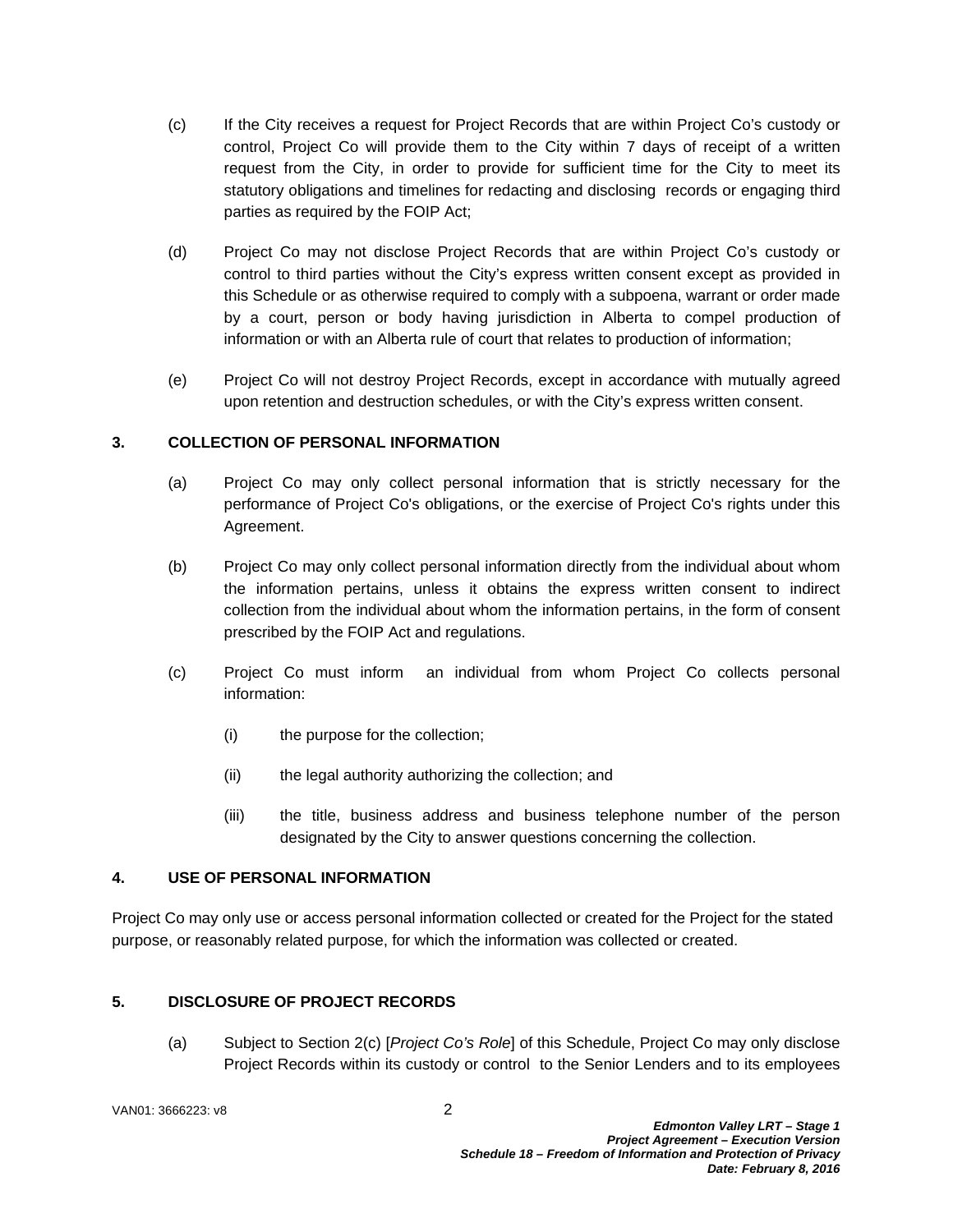and Sub-contractors who need the information or records to perform their functions, and otherwise only in accordance with the City's express written consent.

(b) Without limiting the generality of the preceding, Project Co will not disclose Project Records containing personal information, third party business information, or intergovernmental affairs information, except as provided for in this Agreement or as expressly directed by the City;

#### **6. ACCURACY OF PERSONAL INFORMATION**

Project Co must make reasonable efforts to ensure that personal information used to make decisions about an individual is accurate and complete, and afford individuals the opportunity to correct personal information used to make decisions about them within the timelines stated in the FOIP Act.

### **7. REQUESTS FOR ACCESS TO PERSONAL INFORMATION**

If Project Co receives a request for Project Records containing personal information within its custody or control, it will immediately refer that request to the City and will follow direction provided by the City in relation to responding to that request.

#### **8. PROTECTION OF PERSONAL INFORMATION**

- (a) Project Co must ensure the security of Project Records containing personal information within its custody or control by making reasonable arrangements to protect it from unauthorized access, collection, use, disclosure or destruction, and will provide to the City specific information regarding the steps taken to fulfill this requirement,
- (b) Project Co will make changes requested by the City for the purpose of meeting current or new technological change or privacy and records best practices and due diligence requirements in relation to the collection, use, disclosure, access, storage or destruction of Project Records within the custody or control of Project Co containing personal information.

#### **9. STORAGE AND ACCESS TO PERSONAL INFORMATION**

Project Co will not store personal information from or in Project Records, on cloud based solutions or outside of Canada without the City's express written consent which will not be unreasonably withheld , and will provide the City with any information or assistance it requires to conduct privacy impact assessments or due diligence pursuant to obtaining that consent.

# **10. INSPECTION OF PERSONAL INFORMATION**

Upon the City's request, Project Co will provide to the City copies of its privacy policies, procedures, practices, guidelines and similar documents to allow the City to perform due diligence requirements under the FOIP Act in relation to the collection, use, access, storage, disclosure and destruction of Project Records within the custody or control of Project Co.

VAN01: 3666223: v8 3